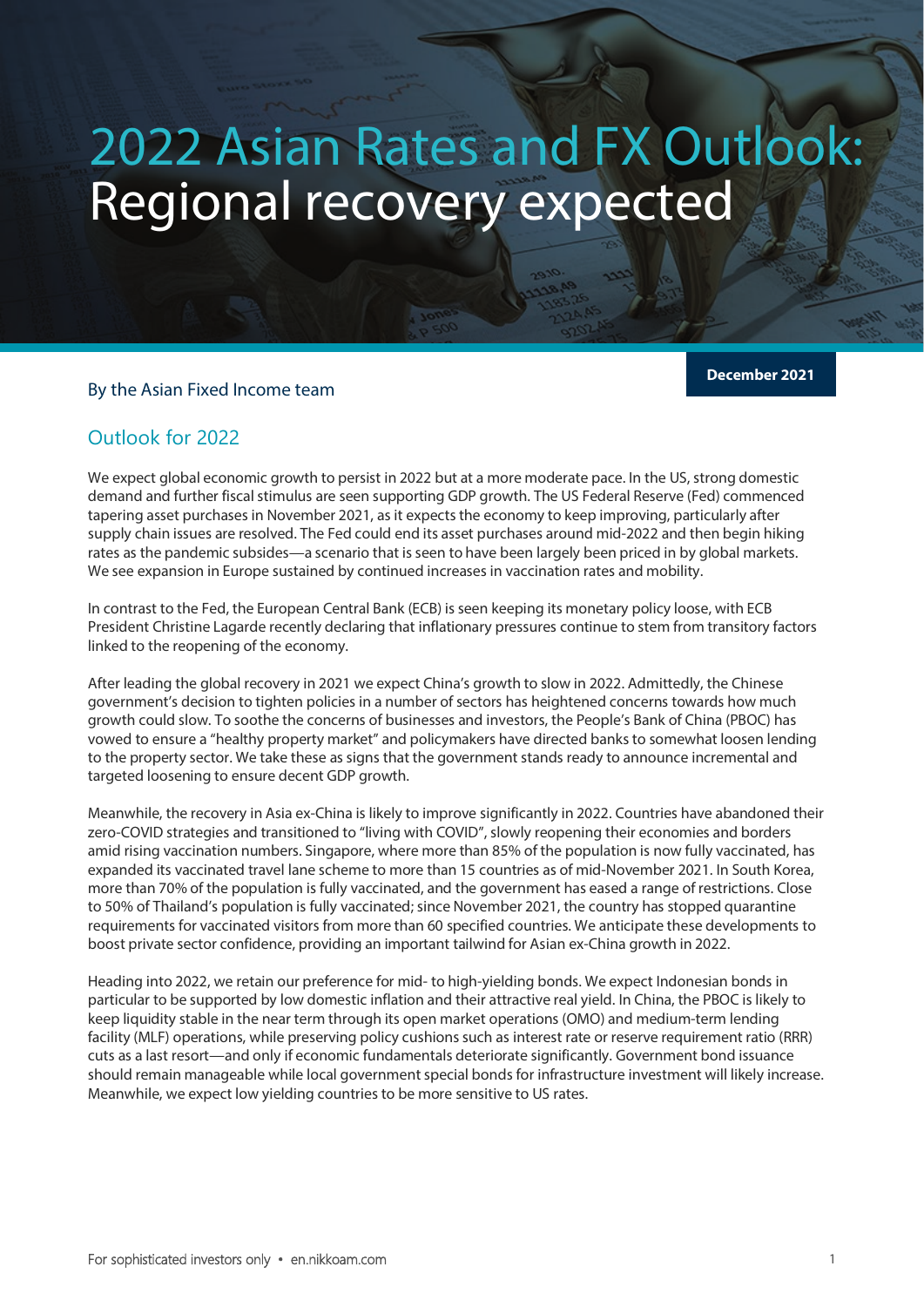On currencies, we expect the US dollar to resume its ascent against most regional currencies when US rates readjust higher and the Fed starts raising rates. The performance of Asian currencies will likely depend on varying degrees to factors such as the impact of oil and commodities on the current accounts of regional economies, the extent of success in the further reopening of borders and the outlook for economic growth. Overall, Asia's strong fundamentals should keep regional currencies relatively resilient.

In our view, the biggest downside risk to global markets is the continued imbalance between supply and demand, causing inflationary pressure to last longer than the markets had previously assumed. This could prompt the Fed to tighten earlier than anticipated. Meanwhile, another sharp spike in COVID-19 cases during the winter season is another potential risk that could delay the normalisation of economic activities. Other idiosyncratic factors include political developments (such as presidential elections in South Korea and the Philippines) that could affect policy direction.



#### **Chart 1: Asian real rates (%) – 5-year yields vs CPI**

Source: Bloomberg, as of 25 November 2021.

#### **Individual Country Outlooks**

#### **China**

We expect growth by China to slow in 2022 after it led the global recovery in 2021. The Chinese government's policy-tightening drive has led to growth concerns, but the PBOC has vowed to ensure a "healthy property market" and policymakers have directed banks to somewhat loosen lending to the property sector. We take these as signs that the government stands ready to ensure decent GDP growth.

China's consumer price index (CPI) inflation picked up in October 2021, but it remains at a relatively low level. Looking ahead, favourable base effects as well as higher commodity costs could drive CPI inflation higher, although weak overall demand is likely to limit the rise. In contrast, producer price index (PPI) inflation—which hit a record high of 13.5% in October 2021—could moderate due partly to fading base effects and foreign production capacities resuming as more countries set aside COVID-19 restrictions.

The PBOC is likely to keep liquidity stable in the near term through its OMO and MLF operations, while preserving policy cushions such as interest rate or RRR cuts as a last resort, and only if economic fundamentals deteriorate significantly. Overall, we believe the central bank's policies will lean towards easing.

Government bond issuance should remain manageable while the amount of local government special bonds for infrastructure investment will likely increase. Chinese government bonds are seen benefitting from slower growth, continuous foreign inflows—boosted partly by their inclusion to the FTSE World Government Bond Index (WGBI) in

**Nikko Asset Management**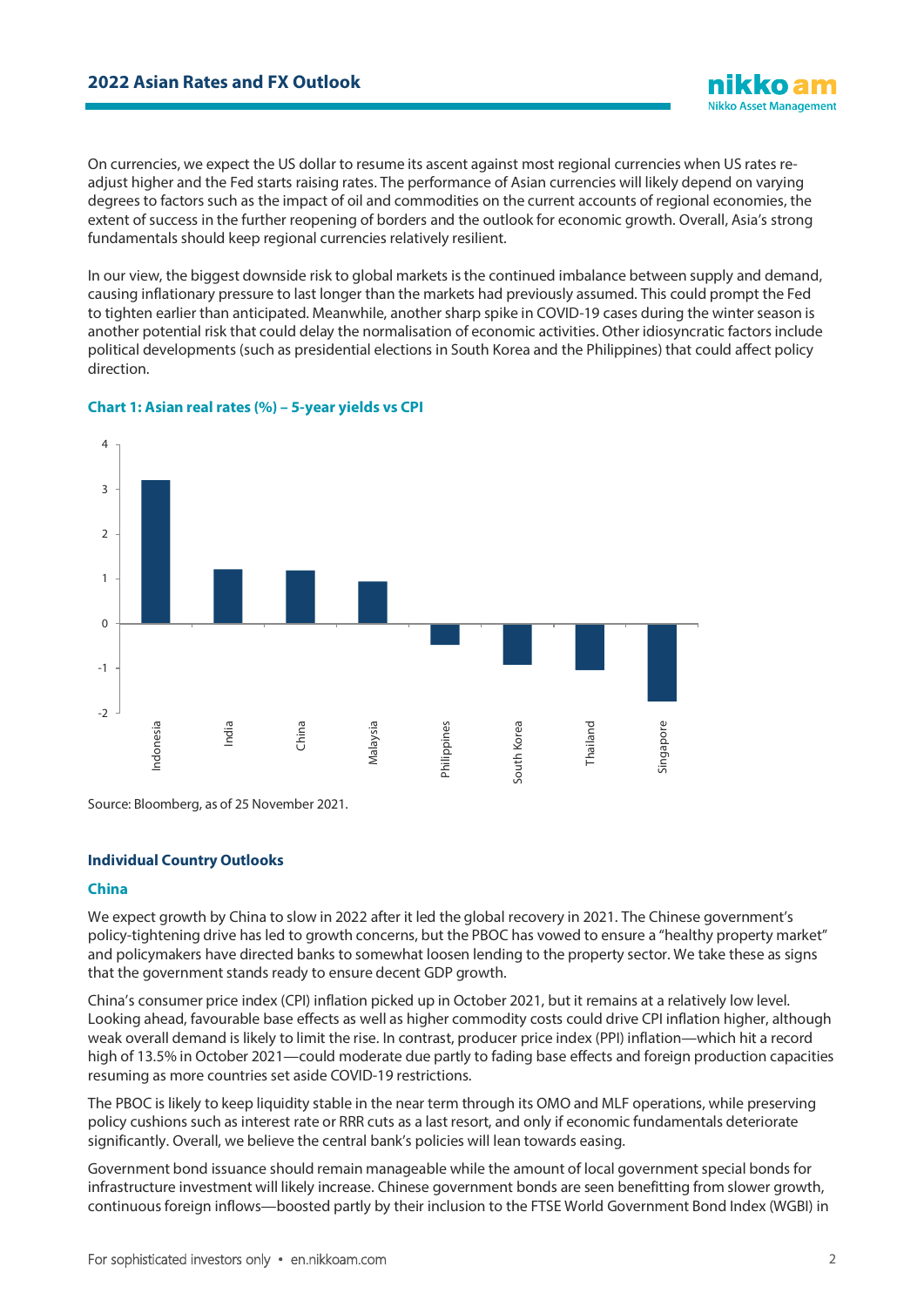October 2021—and manageable supply. Meanwhile, the renminbi (RMB) has been wellsupported, backed by the country's large trade surplus. Moving forward, we expect relatively strong net export performance and continued inflows to support the RMB, although demand for the currency could be partially offset by rising regulatory uncertainty and the tightening China-US interest rate differential.

#### **South Korea**

Relative to its peers South Korea's GDP growth stayed resilient in 2021, thanks largely to strong exports. GDP growth is likely to moderate in 2022 but remain at healthy levels; capacity expansion in response to the global chip shortage could be tempered by slower Chinese growth and the normalisation of pandemic-related tech demand. Since November 2021the government eased a range of restrictions and adopted a gradual reopening plan with more than 78% of its population fully vaccinated. We expect mobility to increase in light of these developments and support private consumption expenditure. Separately, upcoming presidential (March 2022) and local (June 2022) elections could provide South Korea with fiscal policy tailwinds.

The Bank of Korea (BOK) was the first central bank in the region to begin normalising monetary policy, raising interest rates by a total of 50 basis points (bps) in the latter half of 2021. The BOK was seen to have tightened the policy rate to ensure financial stability and address rising inflationary pressures. We expect the central bank to stay on the path of steady and gradual normalisation in order to avoid any policy missteps. Notably, the BOK will undergo leadership changes as incumbent Governor Ju-yeol Lee's term expires in April 2022.

In 2022 we expect South Korean bonds to move with a higher correlation to US Treasuries (USTs) compared to their regional peers. Meanwhile, the South Korean won could underperform as the country's growth momentum slows and its trade surplus narrows.

#### **Malaysia**

GDP growth in Malaysia is likely to accelerate in 2022, as domestic activity normalises and borders reopen. The government successfully accelerated its COVID-19 vaccine roll out, with over 77% of the population fully vaccinated as of November 2021. Consequently, policymakers are preparing to treat COVID-19 as an endemic and fully reopen economic sectors by December 2021. Vaccinated travel lanes with neighbouring Indonesia and Singapore were opened in November 2021, while plans are underway for the country to reopen its borders to other international tourists by 1 January 2022.

Going forward, we expect upward pressure on inflation as economic activity picks up in tandem with the easing of border restrictions. Nonetheless, any move towards higher prices is likely to be gradual, allowing Bank Negara Malaysia (BNM) to remain on hold in the first half of 2022. We maintain that the central bank is more likely to keep its current accommodative stance for an extended period to support the nascent economic recovery.

We approach 2022 with a constructive view on Malaysian rates. Supply is likely to remain heavy, as the 2022 budget remains expansive, with the government pencilling in a fiscal deficit of 6.0% of GDP. That said, we see BNM's prolonged pause, together with relatively higher real rates, more than offsetting the pressure stemming from supply risks. Separately, we expect still-elevated commodity prices to benefit the ringgit.

Lastly, we are mindful that political developments in Malaysia are likely to continue to be a risk to investor confidence. We note that general elections—which are due to be held on or before July 2023—may be called as early as the second half of 2022.

#### **Singapore**

Within Asia, Singapore has led the way in both reopening and normalisation efforts. Although there have been delays to domestic reopening as daily infection cases rose quickly, the government's overall strategy of treating COVID-19 as an endemic remains intact. More than 85% of Singapore's population is now fully vaccinated, and the country has expanded its vaccinated travel lane scheme to more than 18 countries. For 2022, growth is likely to slow, with expansion by Singapore's tourism and consumer-facing sectors tempered by moderation in China's economy.

Inflation has risen sharply in the second half of 2021. Core inflation may stay robust in the near term after reaching 1.5% in October. We expect inflationary pressures to be supported by an improvement in labour market conditions and high energy prices. As core inflation prints remain elevated, the MAS could further tighten its FX policy, allowing the Singapore dollar to remain attractive against its regional peers.

iikko al **Nikko Asset Management**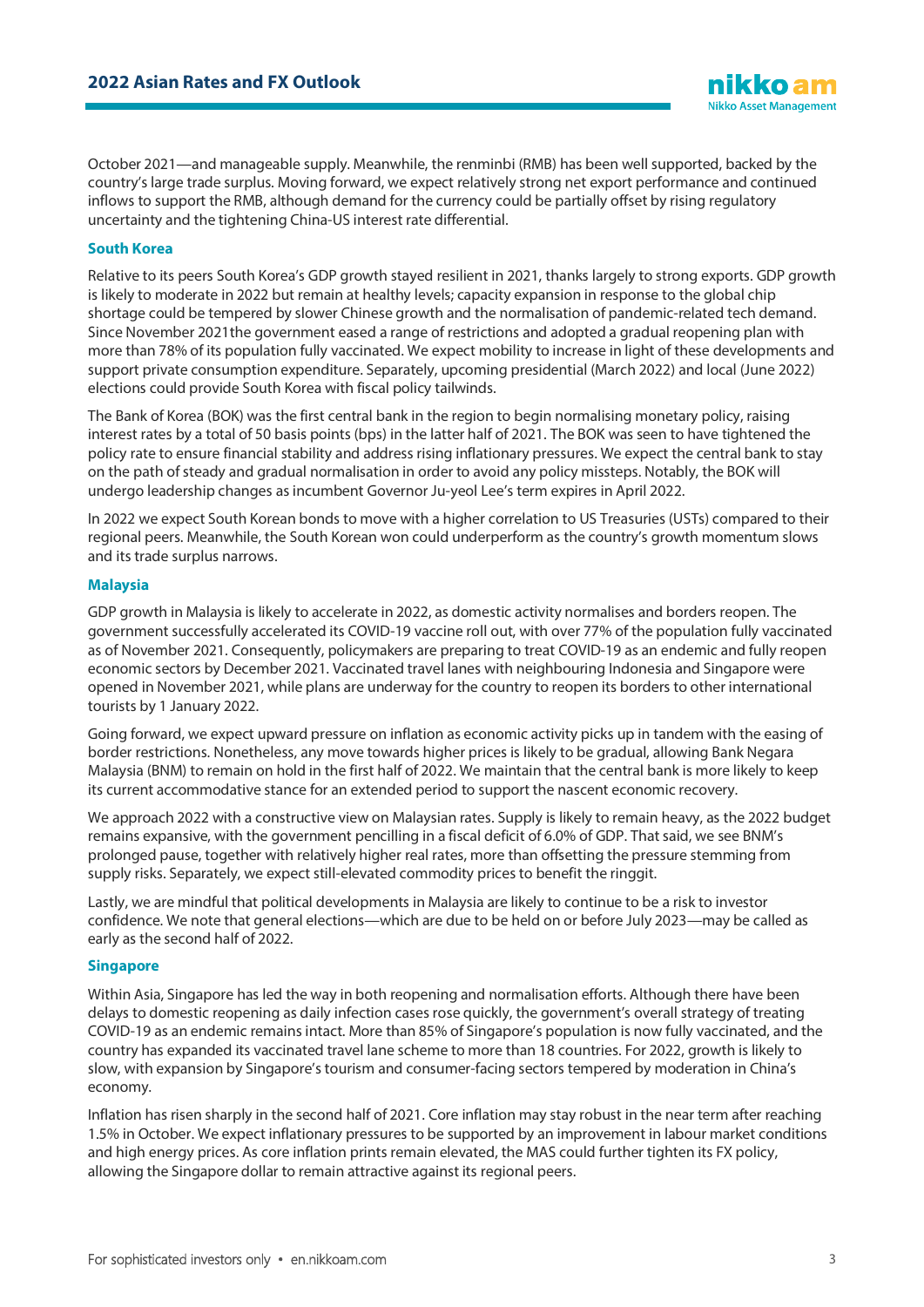While we expect Singapore Government Securities (SGSs) to retain a higher correlation to USTs, SGSs could outperform USTs on the back of ample domestic liquidity and the attractiveness of the Singapore dollar.

### **Thailand**

Thailand's economic recovery has been slow so far, due to the economy's heavy reliance on international tourism. Heading into 2022, growth is expected to rebound, reflecting the aggressive border reopening that started in November 2021. That said, tourism arrivals are unlikely to return to pre-pandemic levels anytime soon, as China's COVID-zero approach inhibits the flow of Chinese tourists. Meanwhile, vaccination progress has greatly improved. Close to 57% of Thailand's population is fully vaccinated, with several key tourism cities having reached higher figures of full vaccination coverage. This should support improvement in private sector consumption.

Headline inflation has crept higher of late, but it remains well within the central bank's 1-3% target range. The acceleration has been driven partly by rising fuel prices. Core inflation, which excludes energy and raw food prices, has remained weak, as demand-pull inflation pressures remain muted. The government has announced measures to reduce domestic costs, including an extension of the cap on diesel prices, which should provide some anchor to overall inflation in the coming months.

Bank of Thailand (BOT) has kept monetary policy accommodative, and it continues to emphasise the need to support the economic recovery as a policy priority. At its most recent monetary policy committee (MPC) meeting, the central bank's policy statement still sounded cautious regarding the overall economic outlook, although it did say that downside risks to growth have decreased. We expect the BOT to leave policy rates unchanged for some time, so as not to derail the recovery momentum.

The government raised the public debt limit to 70% (from 60%) of GDP in September 2021. In addition, it unveiled a substantially higher bond issuance target of Thai baht (THB) 1.1-1.3 trillion for FY2022 (from THB 847 billion for FY 2021), prompting the Thai government bond yield curve to steepen. With this behind us, UST direction is expected to remain the main driver of Thai government bonds. Separately, the direction of the Thai baht could, to a great extent, be determined by the increase in tourism receipts.

Political risk remains low. Anti-government protests have been held, but they have been largely under control. Politics will be closely watched in 2022 as political activity could pick up with next elections due by early 2023.

#### **India**

India's economy staged a remarkably strong comeback in 2021, following a devastating second wave of COVID-19 infections. The V-shaped recovery was driven largely by growth in private investments and consumer spending. Meanwhile, in October 2021 India crossed the one billion mark for the number of vaccine doses administered, and it expects to achieve its target of inoculating the entire adult population with at least one dose by the end of the year. The rising vaccination rate, easing of travel restrictions under the pandemic and the release of pent-up demand are expected to be the main drivers of growth recovery in 2022.

Elevated inflation is likely to persist in 2022 on the back of robust domestic demand. Sticky core inflation, along with stronger signals of demand recovery, are likely to reinforce market expectations of monetary policy normalisation. So far, the Reserve Bank of India (RBI) has maintained its accommodative stance, but it has taken steps to withdraw its extraordinary policy support via declaring an end to the government securities acquisition programme and undertaking larger variable reverse repo rate operations. Against a backdrop of strong growth and elevated inflation, a rate hike by the RBI appears imminent. That said, we believe that the RBI will follow a gradual path as it normalises monetary policy, to temper risk of policy missteps. Meanwhile, we expect the rupee to be vulnerable to further sharp moves in oil prices.

Separately, five state elections are scheduled for early 2022, including in the most populous state of Uttar Pradesh. Current opinion polls suggest that Prime Minister Modi's Bharatiya Janata Party is set to retain power.

#### **Indonesia**

As with the rest of Asia ex-China, we expect Indonesia's recovery to improve significantly in 2022, as the government transitions to living with COVID, slowly reopening its economy and borders amid rising vaccination numbers. As of November 2021, about 33% of the country's population was fully vaccinated. The government expects this to increase to 50% by the end of 2021. Bank Indonesia (BI) expects full year 2021 GDP growth to register between 3.5-4.3%, while the finance ministry sees growth at 4%.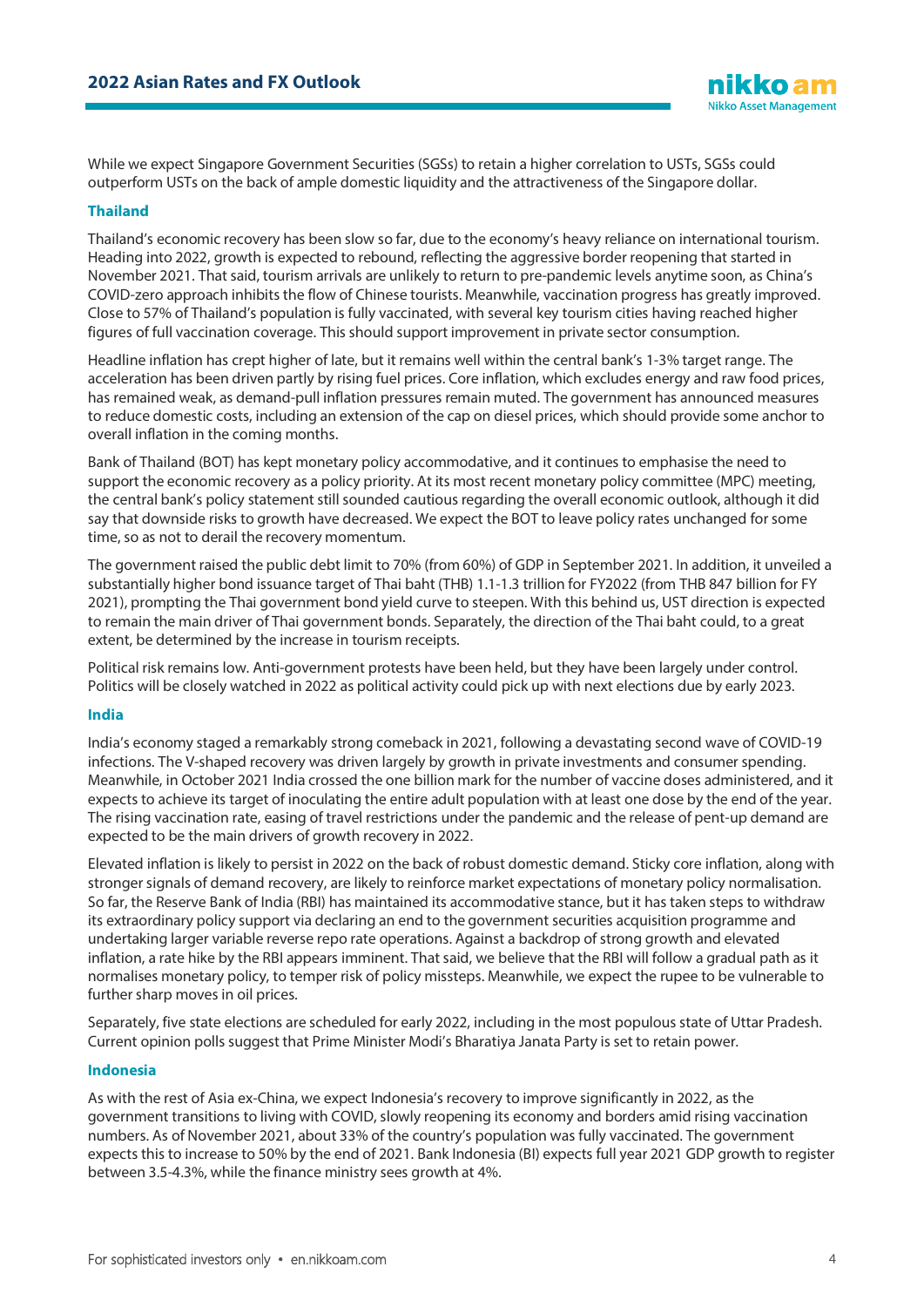Inflation is likely to remain low, allowing BI to keep interest rates unchanged for a while, barring a major risk-off sentiment in markets. At its most recent meeting, the central bank declared that policy rates are likely to remain low for another year. That said, we do not expect the interest rate differential between Indonesia and the rest of the region to widen unduly, and we anticipate BI to eventually adjust the policy rate as it balances supporting the economic recovery against the risks of rising inflation in the latter half of 2022.

Indonesian local government bonds (IndoGBs) have stayed relatively resilient despite the weakening by USTs. An accommodative monetary policy, low inflation, strong demand from local financial institutions and positive bond supply technicals were key factors that supported demand for Indonesia bonds. We hold a constructive view on IndoGBs going into 2022, supported by low domestic inflation and their attractive real yield. For now, foreign positioning remains relatively light. Any improvement in overall risk sentiment could trigger increased foreign flows into the emerging market debt space, which would bode well for IndoGBs. Separately, the outperformance of the Indonesian rupiah against its regional peers may persist in the coming months, supported by the country's trade surplus generated by elevated commodity prices.

#### **Philippines**

GDP growth in the Philippines surpassed expectations in the third quarter of 2021 as private consumption growth surged on the back of pent-up demand following lockdowns in the previous months. As of November 2021, close to 40% of the population was fully vaccinated. With infections also declining markedly, the government relaxed some local restrictions on movement, although the country remains effectively closed to foreign tourists. Moving forward, we anticipate the rebound in GDP growth to reflect recovery in private consumption (supported by increased mobility) as well as increased infrastructure spending by the government in the run-up to the national elections in 2022.

Overall inflation has surpassed the Bangko Sentral ng Pilipinas (BSP)'s 2-4% target for most of 2021, and it could stay relatively elevated in response to higher demand as economic conditions normalise. Even as it warned of risks to inflation in the coming year, we expect the central bank to take a gradual approach to monetary policy normalisation, prioritising monetary policy support for now to ensure a sustained recovery. That said, we believe that of the region's central banks the BSP is likely to be among the first to deliver rate hikes should second-round effects suggest inflation could stay elevated for longer.

We approach 2022 with a cautious view on Philippine rates, given the negative real rates; we also have a subdued view on the peso. We are cognizant that the country's external position remains strong thanks to resilient remittance inflows. However, we expect import growth to further recover in 2022 on normalising economic activity. This could weigh on the country's current account position and the currency in turn.

The country is holding its general elections in May 2022, when registered voters will choose, among others, a new president. Currently, there is no clear front-runner among the candidates. Despite the uncertainty in outcome, we do expect the elections to be relatively clean, with limited incidents of violence. Heading into the May elections, we expect the Philippine peso to become more volatile.

**Nikko Asset Management**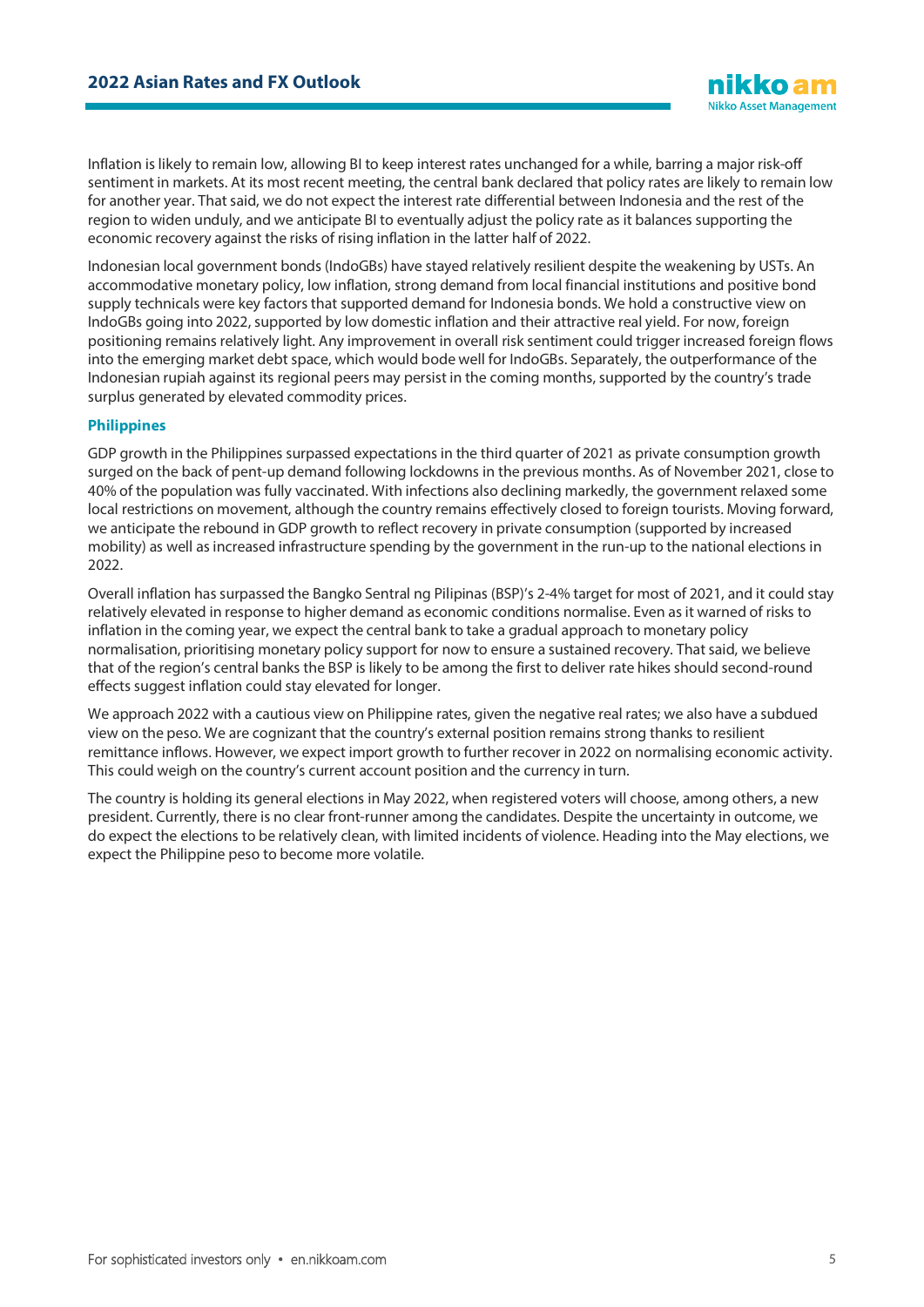

**Important information:** This document is prepared by Nikko Asset Management Co., Ltd. and/or its affiliates (**Nikko AM**) and is for distribution only under such circumstances as may be permitted by applicable laws. This document does not constitute personal investment advice or a personal recommendation and it does not consider in any way the objectives, financial situation or needs of any recipients. All recipients are recommended to consult with their independent tax, financial and legal advisers prior to any investment.

This document is for information purposes only and is not intended to be an offer, or a solicitation of an offer, to buy or sell any investments or participate in any trading strategy. Moreover, the information in this document will not affect Nikko AM's investment strategy in any way. The information and opinions in this document have been derived from or reached from sources believed in good faith to be reliable but have not been independently verified. Nikko AM makes no guarantee, representation or warranty, express or implied, and accepts no responsibility or liability for the accuracy or completeness of this document. No reliance should be placed on any assumptions, forecasts, projections, estimates or prospects contained within this document. This document should not be regarded by recipients as a substitute for the exercise of their own judgment. Opinions stated in this document may change without notice.

In any investment, past performance is neither an indication nor guarantee of future performance and a loss of capital may occur. Estimates of future performance are based on assumptions that may not be realised. Investors should be able to withstand the loss of any principal investment. The mention of individual securities, sectors, regions or countries within this document does not imply a recommendation to buy or sell.

Nikko AM accepts no liability whatsoever for any loss or damage of any kind arising out of the use of all or any part of this document, provided that nothing herein excludes or restricts any liability of Nikko AM under applicable regulatory rules or requirements.

All information contained in this document is solely for the attention and use of the intended recipients. Any use beyond that intended by Nikko AM is strictly prohibited.

**Japan:** The information contained in this document pertaining specifically to the investment products is not directed at persons in Japan nor is it intended for distribution to persons in Japan. Registration Number: Director of the Kanto Local Finance Bureau (Financial Instruments firms) No. 368 Member Associations: The Investment Trusts Association, Japan/Japan Investment Advisers Association.

United Kingdom and rest of Europe: This document is communicated by Nikko Asset Management Europe Ltd, which is authorised and regulated in the United Kingdom by the Financial Conduct Authority (the FCA) (FRN 122084). This document constitutes a financial promotion for the purposes of the Financial Services and Markets Act 2000 (as amended) (FSMA) and the rules of the FCA in the United Kingdom, and is directed at professional clients as defined in the FCA Handbook of Rules and Guidance.

**United States:** This document may not be duplicated, quoted, discussed or otherwise shared without prior consent. Any offering or distribution of a Fund in the United States may only be conducted via a licensed and registered broker-dealer or a duly qualified entity. Nikko Asset Management Americas, Inc. is a United States Registered Investment Adviser.

**Singapore:** This document is for information to institutional investors as defined in the Securities and Futures Act (Chapter 289), and intermediaries only. Nikko Asset Management Asia Limited (Co. Reg. No. 198202562H) is regulated by the Monetary Authority of Singapore. **Hong Kong:** This document is for information to professional investors as defined in the Securities and Futures Ordinance, and intermediaries only. The contents of this document have not been reviewed by the Securities and Futures Commission or any regulatory authority in Hong Kong. Nikko Asset Management Hong Kong Limited is a licensed corporation in Hong Kong.

**New Zealand:** This document is issued in New Zealand by Nikko Asset Management New Zealand Limited (Company No. 606057, FSP22562). It is for the use of wholesale clients, researchers, licensed financial advisers and their authorised representatives only.

**Kingdom of Bahrain:** The document has not been approved by the Central Bank of Bahrain which takes no responsibility for its contents. No offer to the public to purchase the Strategy will be made in the Kingdom of Bahrain and this document is intended to be read by the addressee only and must not be passed to, issued to, or shown to the public generally.

**Kuwait:** This document is not for general circulation to the public in Kuwait. The Strategy has not been licensed for offering in Kuwait by the Kuwaiti Capital Markets Authority or any other relevant Kuwaiti government agency. The offering of the Strategy in Kuwait on the basis a private placement or public offering is, therefore, restricted in accordance with Decree Law No. 7 of 2010 and the bylaws thereto (as amended). No private or public offering of the Strategy is being made in Kuwait, and no agreement relating to the sale of the Strategy will be concluded in Kuwait. No marketing or solicitation or inducement activities are being used to offer or market the Strategy in Kuwait.

**Kingdom of Saudi Arabia:** This document is communicated by Nikko Asset Management Europe Ltd (Nikko AME), which is authorised and regulated by the Financial Services and Markets Act 2000 (as amended) (FSMA) and the rules of the Financial Conduct Authority (the FCA) in the United Kingdom (the FCA Rules). This document should not be reproduced, redistributed, or sent directly or indirectly to any other party or published in full or in part for any purpose whatsoever without a prior written permission from Nikko AME.

This document does not constitute investment advice or a personal recommendation and does not consider in any way the suitability or appropriateness of the subject matter for the individual circumstances of any recipient. In providing a person with this document, Nikko AME is not treating that person as a client for the purposes of the FCA Rules other than those relating to financial promotion and that person will not therefore benefit from any protections that would be available to such clients.

Nikko AME and its associates and/or its or their officers, directors or employees may have or have had positions or material interests, may at any time make purchases and/or sales as principal or agent, may provide or have provided corporate finance services to issuers or may provide or have provided significant advice or investment services in any investments referred to in this document or in related investments. Relevant confidential information, if any, known within any company in the Nikko AM group or Sumitomo Mitsui Trust Holdings group and not available to Nikko AME because of regulations or internal procedure is not reflected in this document. The investments mentioned in this document may not be eligible for sale in some states or countries, and they may not be suitable for all types of investors.

**Oman:** The information contained in this document nether constitutes a public offer of securities in the Sultanate of Oman as contemplated by the Commercial companies law of Oman (Royal decree 4/74) or the Capital Markets Law of Oman (Royal Decree80/98, nor does it constitute an offer to sell, or the solicitation of any offer to buy non-Omani securities in the Sultanate of Oman as contemplated by Article 139 of the Executive Regulations to the Capital Market law (issued by Decision No. 1/2009). This document is not intended to lead to the conclusion of any contract of whatsoever nature within the territory of the Sultanate of Oman.

**Qatar (excluding QFC):** The Strategies are only being offered to a limited number of investors who are willing and able to conduct an independent investigation of the risks involved in an investment in such Strategies. The document does not constitute an offer to the public and should not be reproduced, redistributed, or sent directly or indirectly to any other party or published in full or in part for any purpose whatsoever without a prior written permission from Nikko Asset Management Europe Ltd (Nikko AME). No transaction will be concluded in your jurisdiction and any inquiries regarding the Strategies should be made to Nikko AME.